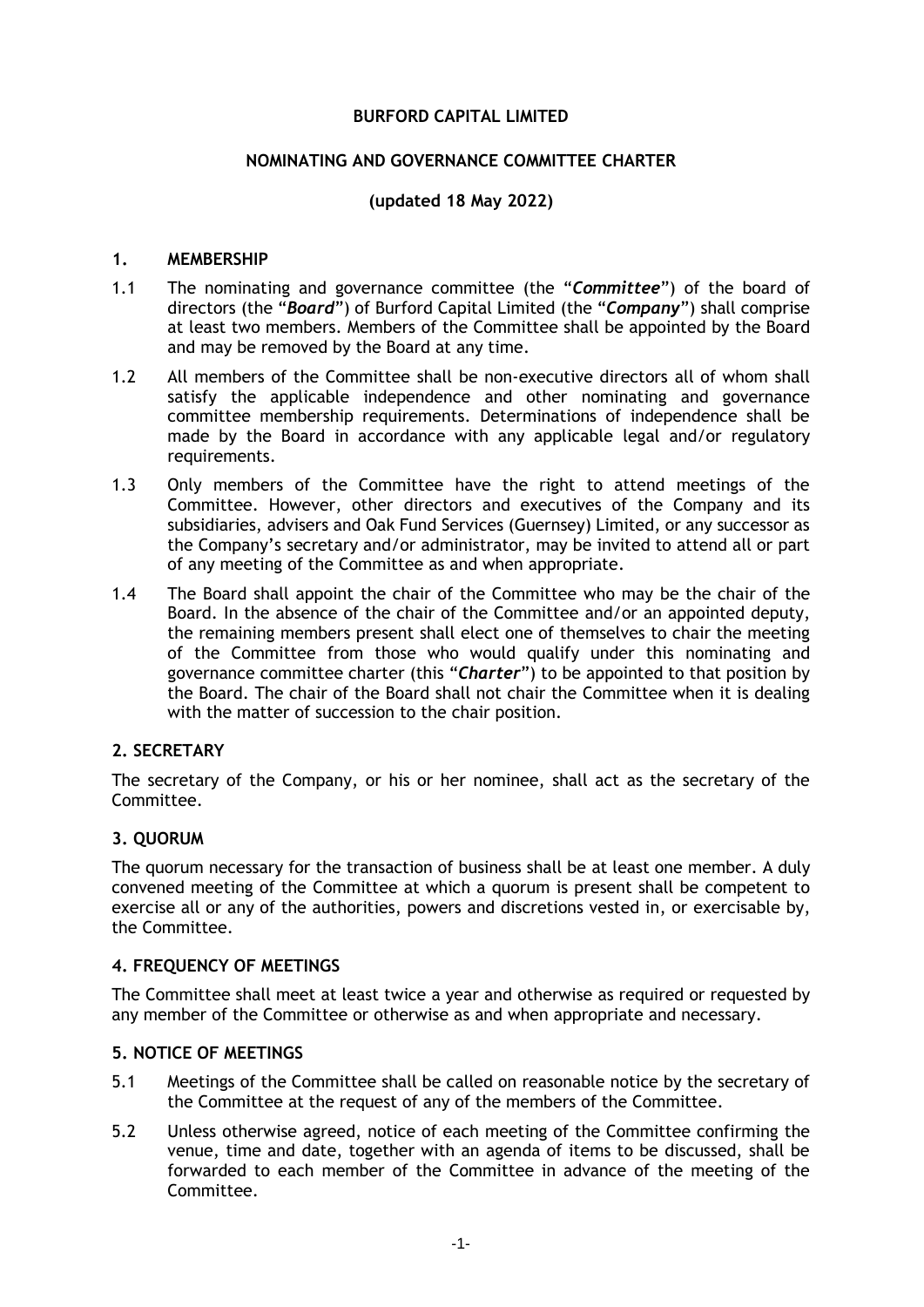## **6. VOTING ARRANGEMENTS**

- 6.1 Each member of the Committee shall have one vote which may be cast on matters considered at the meeting. Votes can be cast by members attending a meeting of the Committee or by written consent.
- 6.2 If a matter that is considered by the Committee is one where a member of the Committee (either directly or indirectly) has a personal interest, that member shall not be permitted to vote at the meeting.
- 6.3 Save where he has a personal interest, the chair of the Committee will have a casting vote.

# **7. MINUTES OF MEETINGS**

- 7.1 The secretary of the Committee shall minute the proceedings and resolutions of all meetings of the Committee, including the names of those present and in attendance.
- 7.2 Meetings of the Committee may be held telephonically or by other electronic means to the extent permitted by the Company's organizational documents and applicable law.
- 7.3 The chair of the Committee shall ascertain, at the beginning of each meeting of the Committee, the existence of any conflicts of interest and the secretary of the Committee shall minute them accordingly.
- 7.4 Draft minutes of meetings of the Committee shall be circulated promptly to all members of the Committee. Once approved, minutes should be circulated to all other members of the Board unless it would be inappropriate to do so.

# **8. DUTIES**

The Committee should carry out the duties below for the Company, major subsidiary undertakings and the group as a whole, as and when appropriate and necessary.

The Committee shall:

- 8.1 regularly review the structure, size and composition (including the skills, knowledge, experience and diversity) of the Board and make recommendations to the Board with respect to any changes;
- 8.2 give full consideration to succession planning for directors in the course of its work, taking into account the challenges and opportunities facing the Company and the skills, knowledge, experience and diversity needed on the Board in the future;
- 8.3 be responsible for identifying and nominating for the approval of the Board candidates to fill vacancies on the Board as and when they arise and, before any nomination is made to the Board, evaluate the balance of skills, knowledge, experience and diversity on the Board. In identifying suitable candidates for the Board, the Committee shall:
	- 8.3.1 use open advertising or the services of external advisers to facilitate the search, if considered appropriate and necessary;
	- 8.3.2 consider candidates from a wide range of backgrounds; and
	- 8.3.3 consider candidates on merit and against objective criteria and with due regard for the benefits of diversity on the Board, including gender, race / ethnic identity and any other relevant criteria, taking care to ensure that candidates have sufficient time available to devote to the position.
- 8.4 in connection with the appointment of the chair of the Board, the Committee should consider the time commitment expected. A proposed chair of the Board's other significant commitments should be disclosed to the Board before appointment, and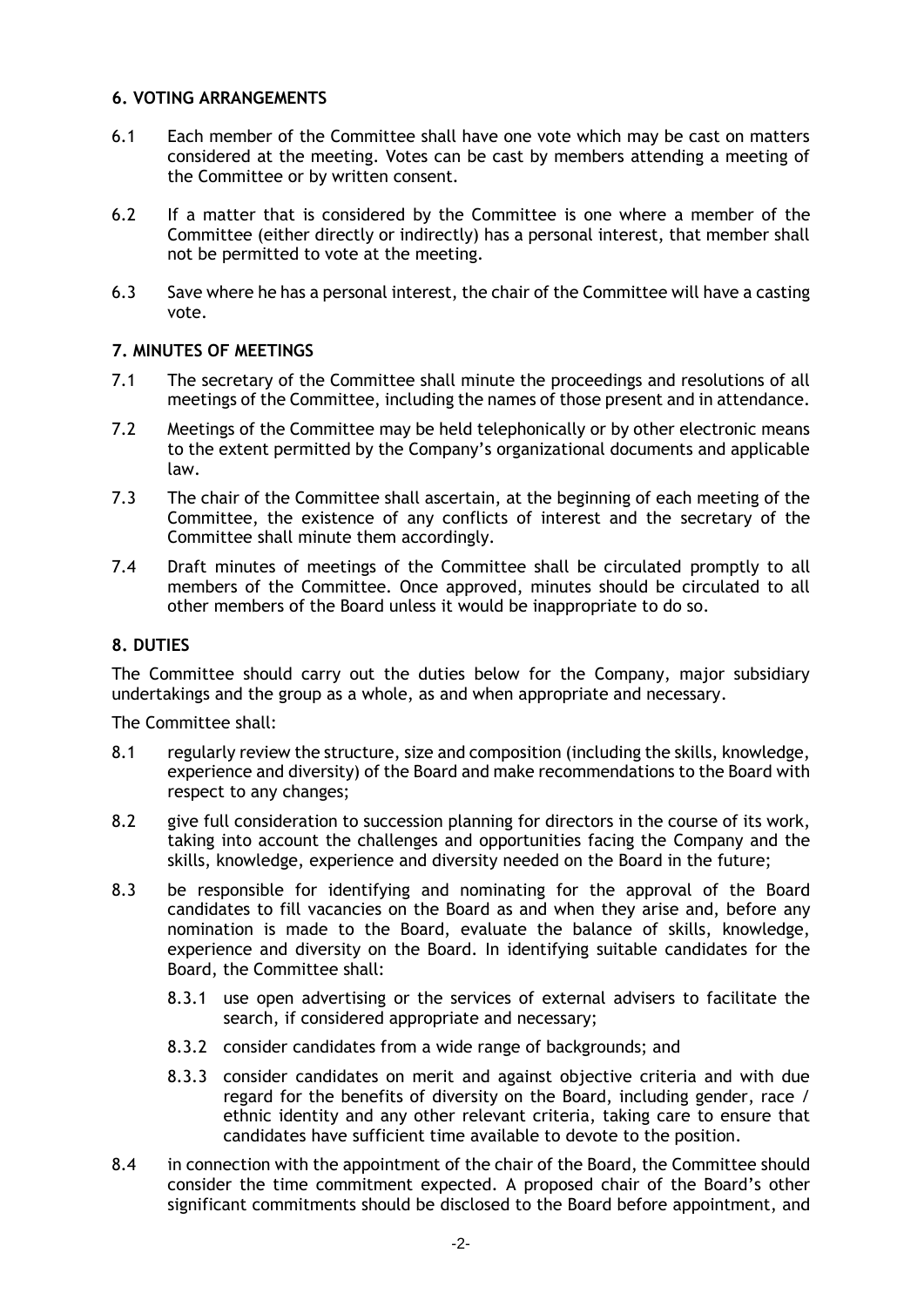any changes to the chair of the Board's other commitments should be reported to the Board as they arise;

- 8.5 the proposed director candidates should be required to disclose any business interests that may result in a conflict of interest prior to his or her appointment as a director and be required to report any future business interests that could result in a conflict of interest;
- 8.6 oversee the Company's orientation and onboarding programs for new directors and continuing education programs for directors;
- 8.7 review the results of the Board's performance evaluation process that relate to the composition of the Board;
- 8.8 assist the Board in its oversight of the Company's management in defining and implementing the company's strategy relating to environmental, social and governance ("*ESG*") matters, including policies, programs, practices, goals and initiatives; and
- 8.9 review at least annually the policies, programs, practices, goals and initiatives of the Company relating to ESG matters;

The Committee shall also make recommendations to the Board concerning:

- 8.10 formulating plans for succession for non-executive directors, in particular for the key role of the chair of the Board;
- 8.11 suitable candidates for the role of senior independent director, if applicable;
- 8.12 membership of the audit and compensation committees and any other committees of the Board as appropriate, in consultation with the chairs of those committees;
- 8.13 the re-appointment of any non-executive director having given due regard to such director's performance and ability to continue to contribute to the Board in the light of any applicable considerations with respect to skills, knowledge, experience and diversity;
- 8.14 any matters relating to the continuation in office of any director at any time;
- 8.15 the appointment of any director to executive or other office; and
- 8.16 changes to the Company's corporate governance framework and the delegation of authority and authority levels in light of best practices.

#### **9. REPORTING RESPONSIBILITIES**

- 9.1 The chair of the Committee shall report to the Board on the Committee's proceedings after each meeting of the Committee on all matters within the Committee's duties and responsibilities.
- 9.2 The Committee shall make whatever recommendations to the Board it deems appropriate on any area within its remit where action or improvement is needed.

## **10. OTHER MATTERS**

The Committee shall consider such other matters as may be requested by the Board. Furthermore, the Committee shall:

- 10.1 have access to sufficient resources in order to carry out its duties, including access to the secretary of the Company for assistance as required;
- 10.2 be provided with appropriate and timely training, both in the form of an induction program for new members and on an ongoing basis for all members;
- 10.3 give due consideration to applicable or relevant laws and regulations, including, among others, the provisions of any corporate governance code to which the Company is subject, the requirements of the London Stock Exchange's rules for AIM